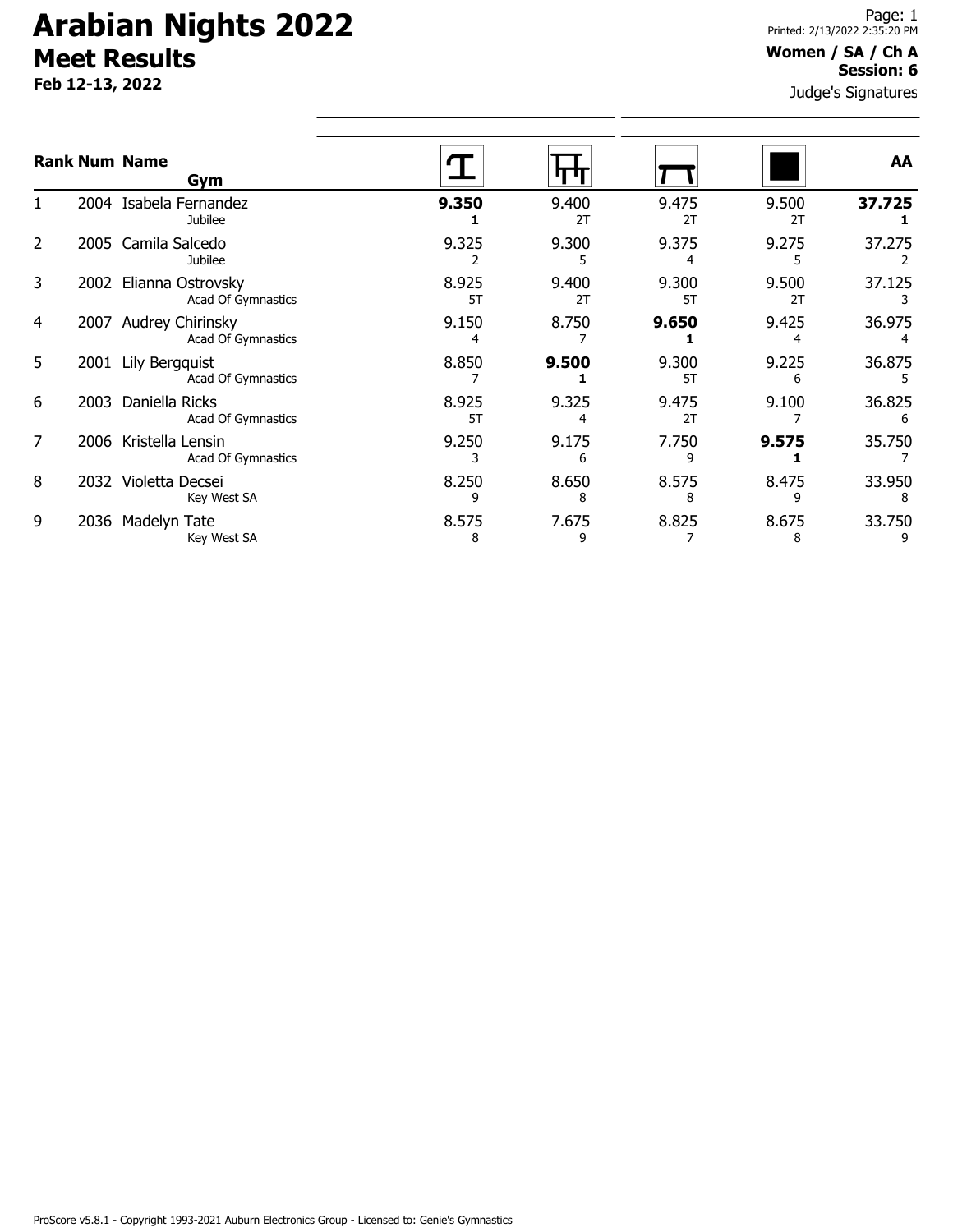**Feb 12-13, 2022**

### **Women / SA / Ch B Session: 6**

Judge's Signatures

|    |      | <b>Rank Num Name</b><br>Gym             |            |            |             |               | AA           |
|----|------|-----------------------------------------|------------|------------|-------------|---------------|--------------|
|    |      | 2010 Grace DeVault<br>Jubilee           | 9.425      | 9.800      | 9.575       | 9.150         | 37.950       |
| 2  |      | 2012 Leah Griffith<br>Jubilee           | 9.450      | 9.475      | 9.500<br>3T | 9.300         | 37.725       |
| 3  | 2011 | Allie Thomson<br>Acad Of Gymnastics     | 8.950<br>6 | 8.900<br>8 | 9.625       | 9.400         | 36.875       |
| 4  | 2013 | Eva Quinones<br>Acad Of Gymnastics      | 9.125      | 9.425      | 9.325       | 8.450<br>8    | 36.325       |
| 5  | 2009 | Liliana McIntosh<br>Jubilee             | 9.350      | 8.575      | 9.500<br>3T | 8.775<br>6    | 36.200       |
| 6T |      | 2037 Aya Bowlen-Ingelsby<br>Key West SA | 9.050<br>5 | 9.350      | 8.800<br>8  | 8.850<br>$4*$ | 36.050<br>6T |
| 6T | 2031 | Stephanie Carr<br>Key West SA           | 8.850      | 9.100<br>6 | 9.250<br>6  | 8.850<br>$4*$ | 36.050<br>6T |
| 8  | 2008 | <b>Bella Williams</b><br>Jubilee        | 8.800<br>8 | 9.150      | 9.200       | 8.175<br>q    | 35.325<br>8  |
| 9  | 2030 | Emma Bradshaw<br>Key West SA            | 8.600<br>9 | 9.025      | 8.600<br>9  | 8.500         | 34.725       |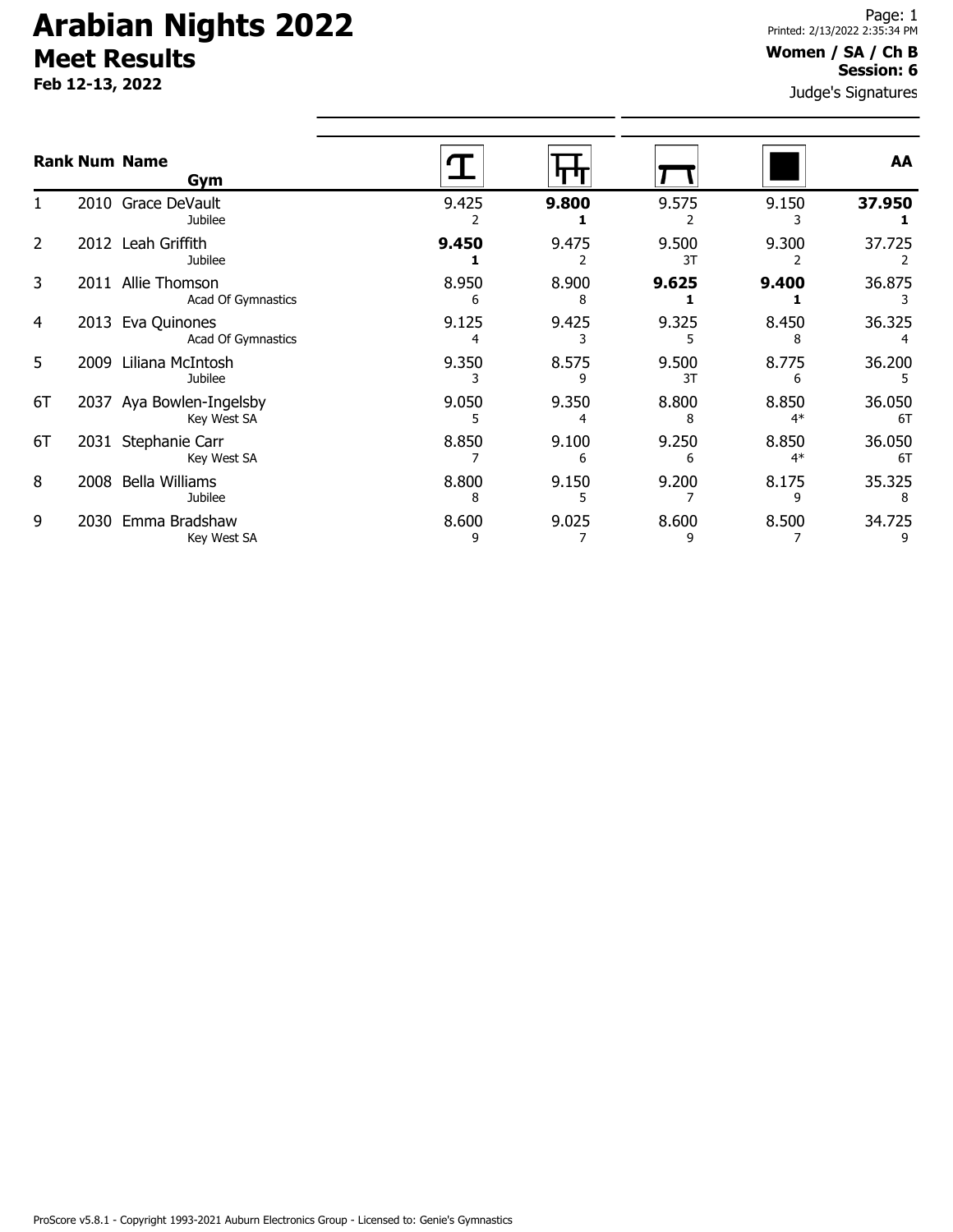**Feb 12-13, 2022**

### Judge's Signatures **Women / SA / Jr A Session: 6**

|                |      | <b>Rank Num Name</b><br>Gym                 |             |             |             |             | AA          |
|----------------|------|---------------------------------------------|-------------|-------------|-------------|-------------|-------------|
|                |      | 2016 Cassidee Boyd<br>Jubilee               | 9.425       | 9.425       | 9.650       | 9.275       | 37.775      |
| $\overline{2}$ | 2019 | Lila Walters<br><b>Jubilee</b>              | 9.500       | 9.250<br>5T | 9.700       | 9.250       | 37.700      |
| 3              | 2035 | Miriam McManus<br>Key West SA               | 9.200<br>6T | 9.550       | 9.725<br>1T | 9.200       | 37.675      |
| 4              |      | 2015 Gianna Ostrovsky<br>Acad Of Gymnastics | 9.200<br>6T | 9.350       | 9.325<br>6T | 9.700       | 37.575      |
| 5              |      | 2020 Payton Harvill<br><b>Jubilee</b>       | 9.475       | 9.400       | 9.175       | 9.225<br>4T | 37.275      |
| 6              |      | 2014 Katerina Palani<br>Acad Of Gymnastics  | 9.375<br>4T | 8.900       | 9.625       | 9.225<br>4T | 37.125<br>6 |
| 7              |      | 2017 Angelica Salzano<br>Acad Of Gymnastics | 9.375<br>4T | 9.250<br>5T | 9.325<br>6T | 9.075       | 37.025      |
| 8              |      | 2018 Hazel Tawfik<br>Acad Of Gymnastics     | 9.000<br>8  | 8.850<br>8  | 9.725<br>1T | 8.700<br>8  | 36.275      |
| 9              | 2021 | Adriana Breen<br>Exp Of Talent              | 8.950<br>9  | 8.750<br>9  | 8.850<br>٩  | 8.425<br>9  | 34.975      |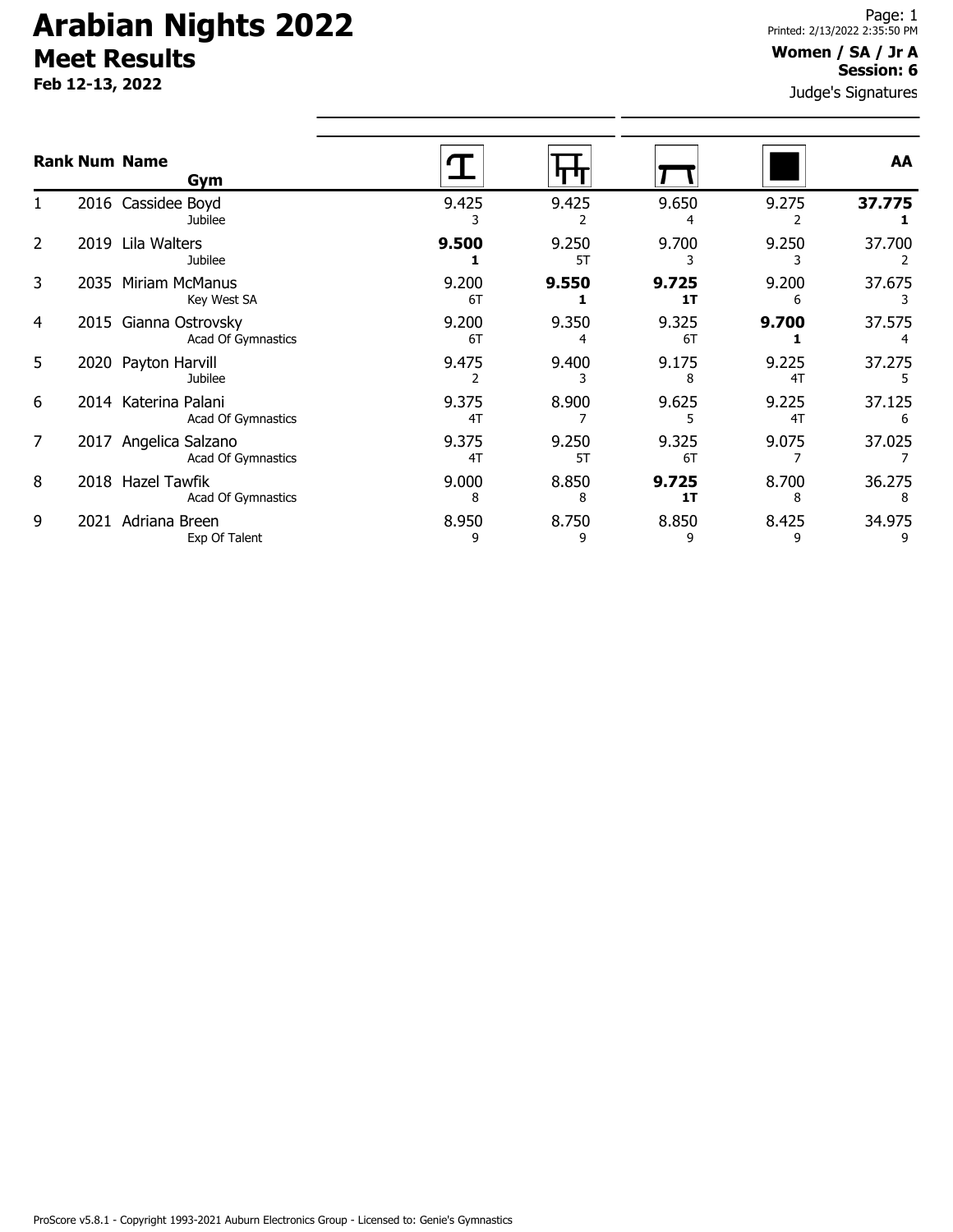**Feb 12-13, 2022**

### **Women / SA / Jr B Session: 6**

Judge's Signatures

|    |      | <b>Rank Num Name</b><br>Gym                 |             |             |             |             | AA           |
|----|------|---------------------------------------------|-------------|-------------|-------------|-------------|--------------|
|    |      | 2026 Anais Paz<br><b>Jubilee</b>            | 8.950<br>6  | 9.500<br>2T | 9.800       | 9.525       | 37.775       |
| 2  | 2023 | Theano Palani<br>Acad Of Gymnastics         | 9.150<br>3T | 9.500<br>2T | 9.775       | 9.200       | 37.625       |
| 3  |      | 2025 Celia Rundlet<br>Exp Of Talent         | 9.000<br>5  | 9.300<br>5T | 9.650       | 9.475       | 37.425       |
| 4  |      | 2024 Sofia Rusnak<br>Acad Of Gymnastics     | 8.750<br>8  | 9.550       | 9.275       | 9.600       | 37.175       |
| 5  |      | 2022 Angelina Murphy<br>Exp Of Talent       | 9.150<br>3T | 9.150<br>8  | 9.525<br>4  | 9.300<br>4T | 37.125       |
| 6  | 2028 | <b>Emily Depalmer</b><br>Acad Of Gymnastics | 9.200       | 9.350<br>4  | 8.900<br>8  | 9.300<br>4T | 36.750<br>6  |
| 7  | 2029 | Amanda Nielson<br>Acad Of Gymnastics        | 9.250       | 9.200       | 8.800<br>٩  | 9.225<br>6  | 36.475       |
| 8  | 2027 | Sienna Aleman<br><b>Gold Coast</b>          | 8.650<br>10 | 9.300<br>5T | 9.425       | 9.025<br>8  | 36.400       |
| 9  | 2033 | Nevaeh Kauffman<br>Key West SA              | 8.850       | 8.575<br>٩  | 9.300<br>6  | 8.000<br>10 | 34.725       |
| 10 | 2034 | Kateryna Levtushenko<br>Key West SA         | 8.700<br>9  | 7.800<br>10 | 8.350<br>10 | 8.200<br>9  | 33.050<br>10 |